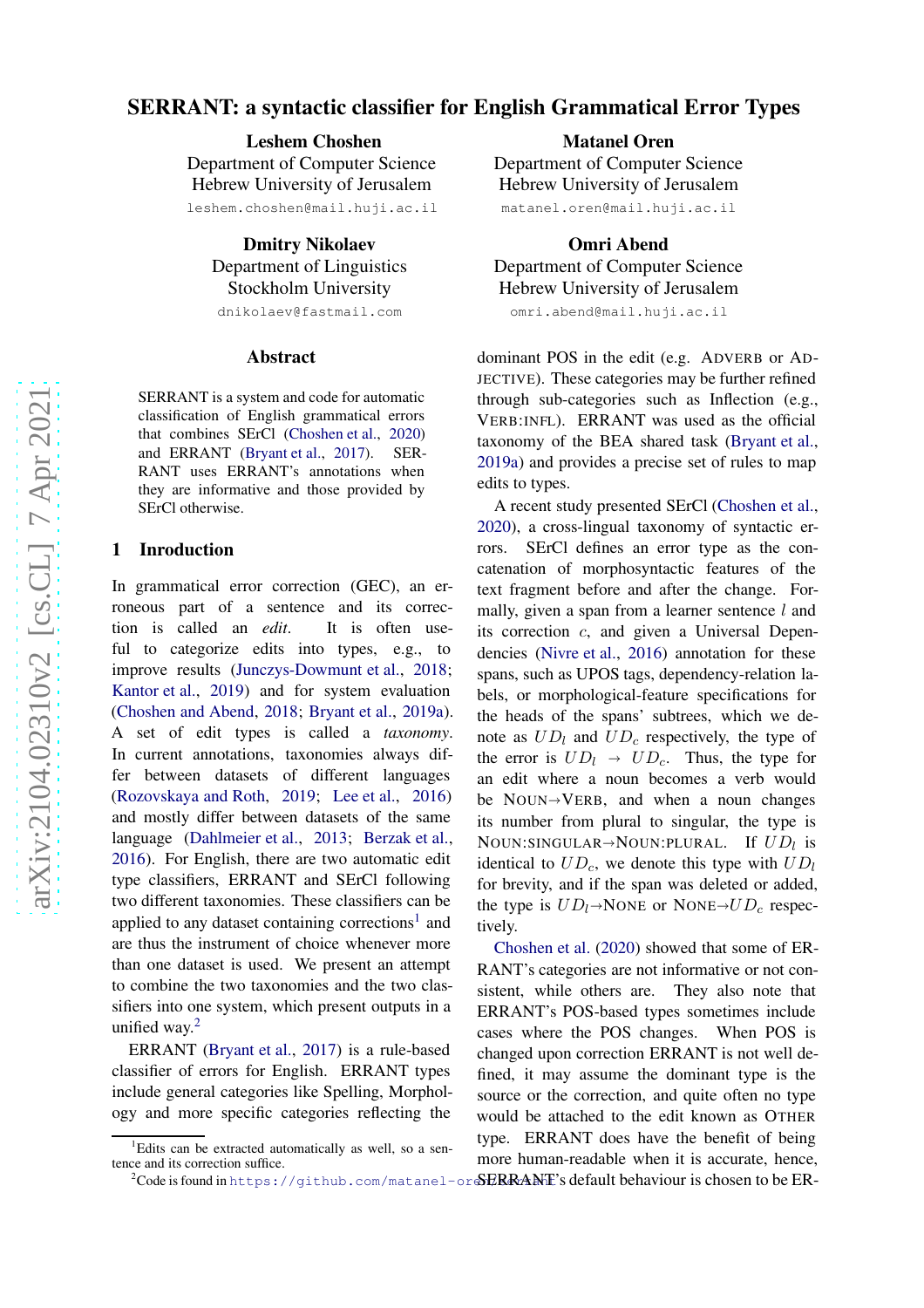RANT types.

The main aim when constructing SERRANT's rules was informativeness. Thus, we preserve ER-RANT's subclassifications allowing users to group together similar classes or ignore them altogether.

## 2 Combining the classifiers

In the default case, SERRANT returns ERRANT's edit types. $3$  The special cases are the following:

- 1. ERRANT's OTHER category signifies failure to find informative type. Hence, we rely on SErCl types in this case. We do keep the OTHER category for unreliable cases, which we define as edits involving Intj, Num, Sym, X, and Punct POS tags. We also find that proper noun (Propn) is generally unreliable since the current parser uses it as a fallback for various erroneously spelled words. We do keep the  $PROPN \rightarrow PROPN$  type because repetition reduces the risk of parser errors.
- 2. ERRANT's morphology error type (MORPH) comprises a multitude of phenomena. We replace it with SErCl's types. We also expose the information originally captured by the MORPH type in a different way. When the lemmas do not match between the source and the target, we add a sub-category suffix "WC". This indicates that while the POS did not change, the main error is in the choice of word and not in morphosyntactic features (e.g., *consumeeat* would be VERB:WC but  $eat \rightarrow ate$  would not). We ignored the problematic cases mentioned in connection with the OTHER ERRANT type but kept cases of  $ADJ \rightarrow PROPN$  or  $PROPN \rightarrow ADJ$ , such as *ChinaChinese*.
- 3. We added a suffix "MW", which corresponds to a multi-word change in either the source or the correction. MW is only added when the multiword is not of an already named type such as VERB:TENSE.
- 4. ERRANT's orthography (ORTH) type is generally correct, for example when reflecting a missing whitespace. However, it does contain cases where a proper noun should

have been capitalized. While this is an orthographic error, unlike most such errors, it sometimes changes morphosyntax and/or the meaning. Therefore, if the word was not the first in the sentence, and was changed into a proper noun (Propn), SERRANT returns SErCl's annotation  $X \rightarrow$ PROPN (e.g., "He founded *apple*"  $\rightarrow$  "He founded *Apple*").

- 5. The ERRANT VERB type reflects both AUX and VERB edits. We follow SErCl and mark them as AUX where needed.
- 6. When a noun is changed into a verb, ER-RANT marks this as VERB:FORM. As this is not a change in the verb form, we denote this with NOUN $\rightarrow$ VERB. (e.g., *trap* $\rightarrow$ *trapped*).
- 7. Cases where a pronoun becomes a determiner or the other way around (e.g. *these* $\rightarrow$ *their*) are included in the ERRANT types PRON and determiner DET. We replace these annotations with more informative types  $PRON \rightarrow DET$  and  $DEF \rightarrow \nPeron$ .
- 8. ERRANT lumps tense, aspect, and mood together under VERB:TENSE. When both the original and the corrected wordform have the lemmas *be* or *have* or the wordform is "will" we name it VERB:TENSE. When both words are modal verbs (*can*, *could*, *may*, *might*, *shall*, *should*, *will*, *would*, *must*), we add the suffix "Modal". Otherwise we return the annotation provided by SErCl.

## 3 Examples

In this section, we give some examples of the annotations returned by the model. The errors and corrections themselves are made up. The model follows the m2 format, but, for convenience, we provide a more visual format. More examples are provided with the code. In the examples  $\rightarrow$  represents a correction of a given word (no multiword errors in the examples for simplicity), in brackets are the type SERRANT would give the error.

- I werk $\rightarrow$ work (R:SPELL) for pen $\rightarrow$ Pen  $(R:NOUN \rightarrow PROPN)$
- gilly $\rightarrow$ Gilly (R:ORTH) is imagination  $\rightarrow$ imagining (R:NOUN $\rightarrow$ VERB)
- I drive $\rightarrow$ ride (R:VERB:WC) the $\rightarrow$  $\emptyset$  (U:DET) my bicycle.

<span id="page-1-0"></span> $3$ Following ERRANT's conventions, we keep the R, M, U initials meaning *replacement*, *missing*, and *unnecessary* respectively. For example, a deleted verb,  $VERB \rightarrow \text{NONE}$  in SErCl's terms, would be tagged U:Verb.